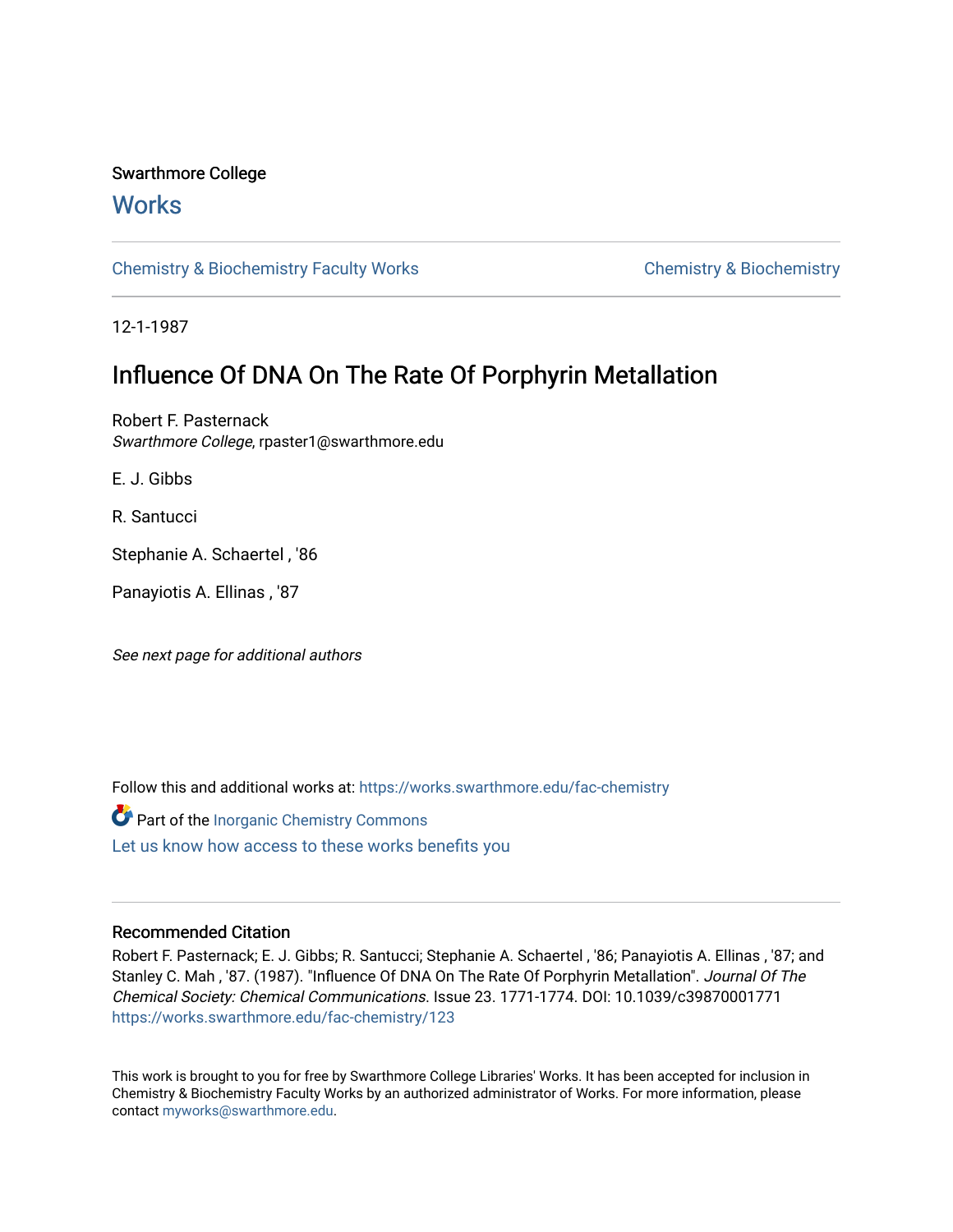## Authors

Robert F. Pasternack; E. J. Gibbs; R. Santucci; Stephanie A. Schaertel , '86; Panayiotis A. Ellinas , '87; and Stanley C. Mah , '87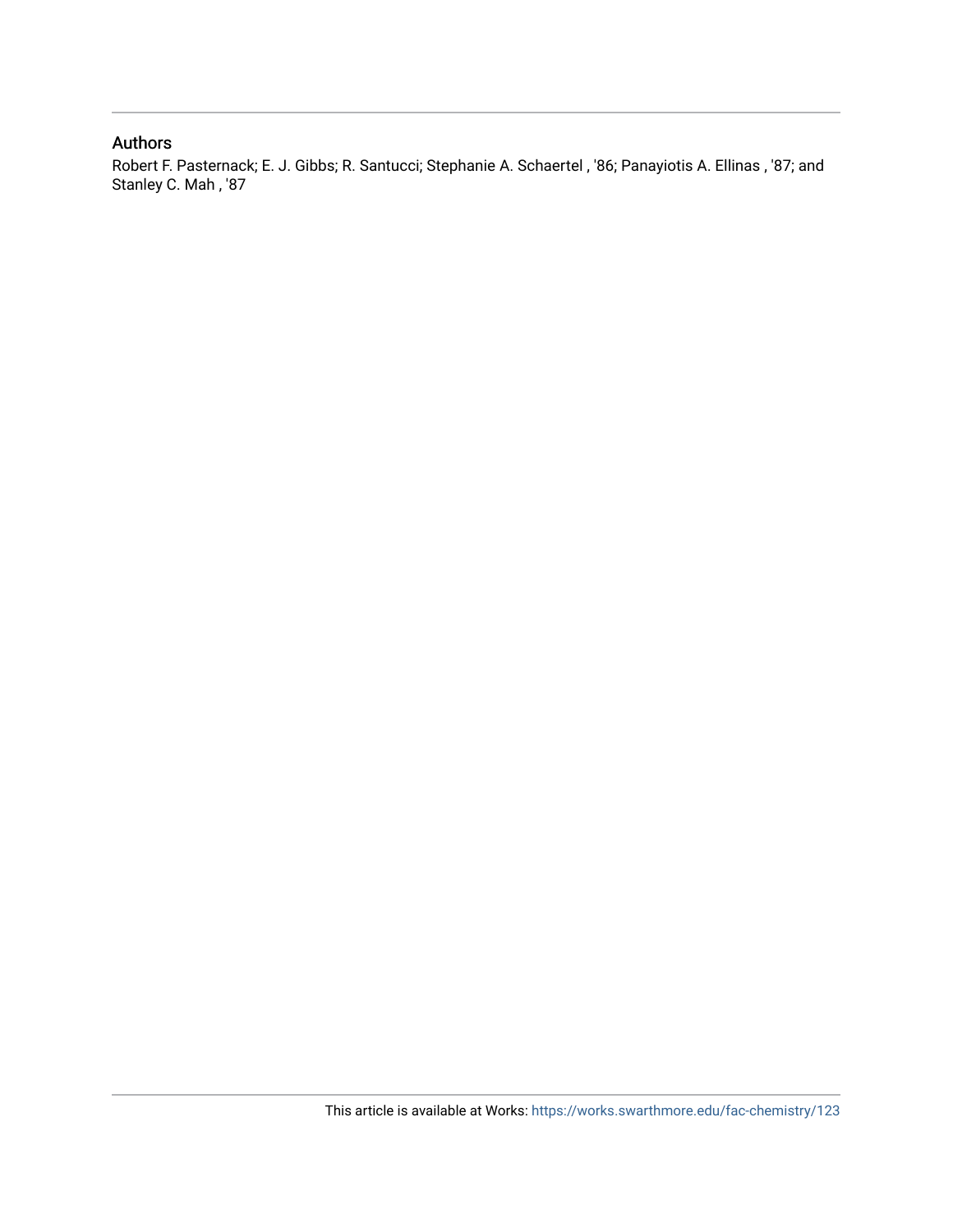#### **Influence of DNA on the Rate of Porphyrin Metallation**

Robert F. Pasternack,\*<sup>a</sup> Esther J. Gibbs,<sup>b</sup> Roberto Santucci,<sup>c</sup> Stephanie Schaertel,<sup>a</sup> Panayiotis Ellinas,<sup>a</sup> and **Stanley C. Maha** 

**<sup>a</sup>***Department of Chemistry, Swarthmore College, Swarthmore, Pennsylvania 19801, U.S.A.* 

**<sup>b</sup>***Department of Chemistry, Goucher College, Towson, Maryland 21204, U.S.A.* 

**<sup>c</sup>***lstituto di Chimica Biologica, Facolta di Roma 'La Sapienza,' 00185 Rome, Italy* 

Poly(dG-dC)<sub>2</sub> and poly(dA-dT)<sub>2</sub> have marked influences on the rate of insertion of copper(ii) into cationic porphyrins reflecting the interaction mode of the porphyrin with the nucleic acid.

Nucleic acids in solution with their negatively charged phosphate backbone, tend to concentrate cations of added electrolytes in their immediate environment. **1** Therefore, it might be anticipated that reactions between cationic reactants will be catalysed by the presence of DNA;<sup>2</sup> similar catalyses at polymeric surfaces have been demonstrated for polyvinylsulphonate, for example **.3** However, cations can interact with nucleic acids in a variety of ways involving not only coulombic attractions but also complexation of purine/pyrimidine bases, 'external' *(e.g.* groove binding) and 'internal' *(i.e.*  intercalation) processes in which the purine/pyrimidine bases also play a role.4 The influence of added DNA on the rate of a reaction involving cations may be expected to reflect the manner in which one or the other of the reactants interacts with the nucleic acid. Conversely, it might prove possible to gain further insight into the nature of a cation-nucleic acid interaction by determining the effect of DNA on the rate of some standard chemical process.

We investigated the interactions of cationic water soluble porphyrins and metalloporphyrins with nucleic acids<sup>5-9</sup> and find that  $H_2TMpyP^{4+}$  and its metal derivatives not possessing axial ligands are capable of intercalating into  $poly(dG-dC)_{2}$ but not poly(dA-dT)<sub>2</sub>.<sup>†</sup> At the low levels of drug load utilized for the kinetic studies reported here there is a correlation between mode of porphyrin binding to non-aggregated nucleic acids and the profile of the circular dichroism (c.d.) spectrum induced in the Soret region; *i.e.* negative bands reflect intercalation, positive bands, external (groove) binding, and conservative spectra suggest external bonding with porphyrin aggregation.<sup>5,9,10</sup> For  $\widetilde{H_2}T MpyP-2^{4+}$  at these same low drug loads, no c.d. spectrum is induced with poly $(dG-dC)$ <sub>2</sub> but a positive band is produced with  $poly(dA-dT)_{2}$ . Recent studies of  $H_2TAP^{4+}$  with a natural DNA have shown that this porphyrin does not interclate.1" Based upon c.d. measurements, it appears that, under the conditions of these experiments,  $H_2TAP^{4+}$  is capable of groove binding to either poly( $dG-dC$ )<sub>2</sub> or poly( $dA-dT$ )<sub>2</sub>, perhaps with some aggregation.

We have considered the rate of insertion of copper $(u)$  into each of these porphyrins both with and without added poly(dG-dC)<sub>2</sub> or poly(dA-dT)<sub>2</sub>. To conduct experiments in a pH range in which the polynucleotide duplex is stable requires the addition of some potential ligand to copper $(n)$  to prevent the precipitation of the metal hydroxide. We have used both ammonia and imidazole for this purpose (see Table 1). Previous work has shown that hexaquacopper(II) interacts extensively with DNA giving rise to structural and conforma-

 $\uparrow$  Poly(dG-dC)<sub>2</sub> and poly(dA-dT)<sub>2</sub> obtained from P-L Biochemicals are synthetic deoxyribonucleic acid duplexes containing alternating guanine and cytosine bases or adenine and thymine bases, respectively. The cationic porphyrins supplied by Midcentury Chemical Company are **tetrakis(4-N-methylpyridy1)porphyrin** (H2TMpyP4+), tetrakis-(2-N-methylpyridyl)porphyrin  $(H_2TMpyP-2^{4+})$ , and tetra**kis(4-N,N,N-trimethylanilinium)porphyrin** (H2TAP4+). See Figure 1. **All** porphyrins were used in the chloride form.



tional changes of the polymer.11 These processes are likely to be less important when the metal ion is complexed to other ligands, and in the present study, more than *85%* of the copper ion in solution is bound to two or more nitrogenous bases (ammonia or imidazole). Indeed, results obtained with H2TMpyP-24+ *(vide infra)* imply that if such copper(1r)-DNA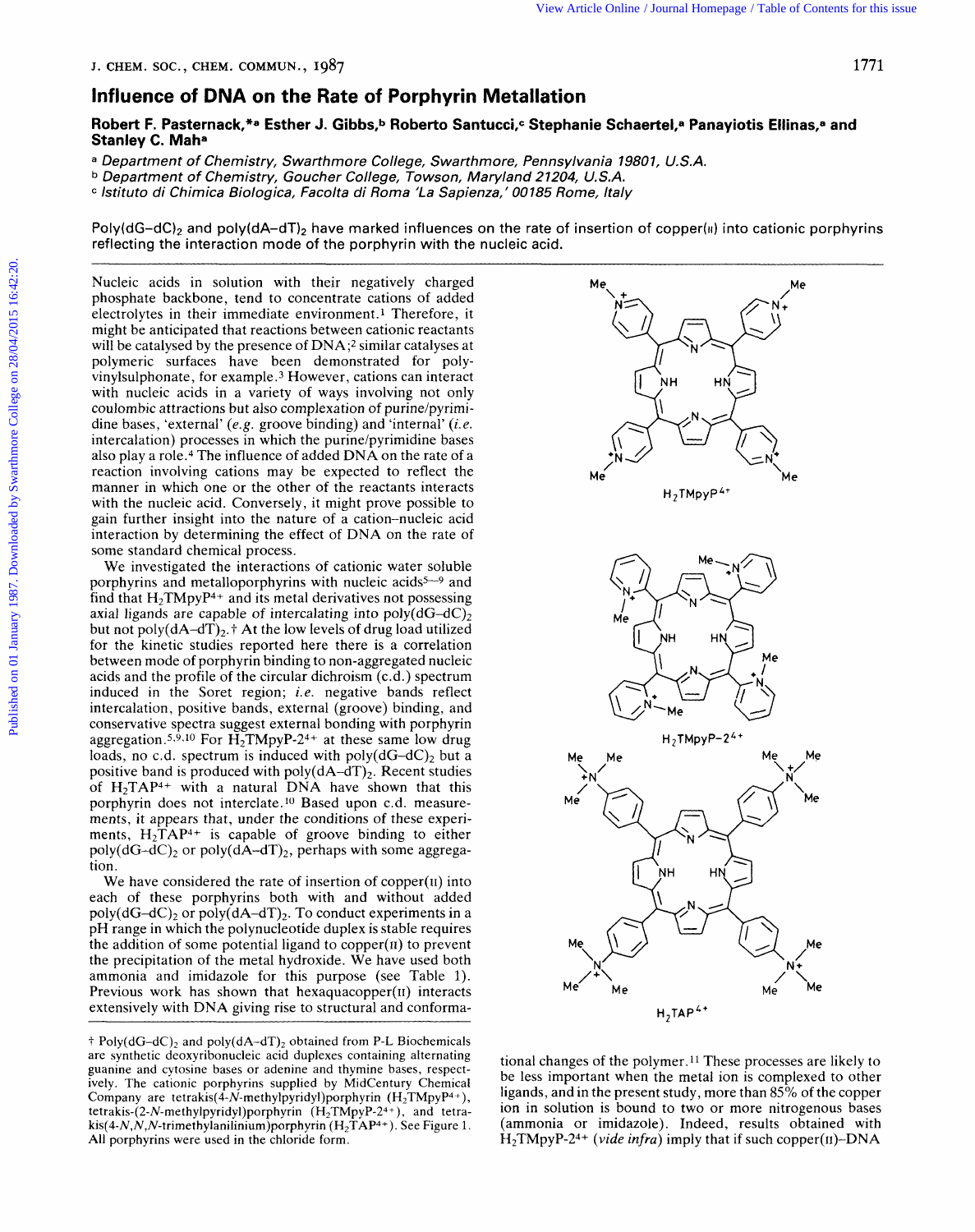| 1772                                                                                                                                                                                                                             |                                                |                  |                            |                                              | J. CHEM. SOC., CHEM. COMMUN., 1987 |  |
|----------------------------------------------------------------------------------------------------------------------------------------------------------------------------------------------------------------------------------|------------------------------------------------|------------------|----------------------------|----------------------------------------------|------------------------------------|--|
| Table 1. Experimental rate constants for the insertion of copper(II) into cationic porphyrins. ( $\text{[Cu2+]}$ 380 $\mu$ M; $\text{[poly(dG-dC)_2]}$<br>100 μm; [Porphyrin Cl <sub>4</sub> ] <sub>0</sub> 10 μm; 25 °C; pH 8.) |                                                |                  |                            |                                              |                                    |  |
| A. $H_2TMpyP^{4+}$                                                                                                                                                                                                               |                                                |                  |                            |                                              |                                    |  |
| (a) in presence of $NH4Cl$ and NaCl                                                                                                                                                                                              | $[NH_4^+]$ /M                                  | $[Na^+]$ /M      | $poly(dG-dC)2a$            | $k/s^{-1}$                                   | $\rho^b$                           |  |
|                                                                                                                                                                                                                                  | 0.05                                           | 0.10             | N                          | $2.5 \times 10^{-2}$                         |                                    |  |
|                                                                                                                                                                                                                                  |                                                |                  | Y                          | $1.8 \times 10^{-4}$                         | 0.0072                             |  |
|                                                                                                                                                                                                                                  | 0.05                                           | $\boldsymbol{0}$ | ${\bf N}$<br>Y             | $2.2 \times 10^{-2}$<br>very slow            | $< 10^{-3}$                        |  |
|                                                                                                                                                                                                                                  | (b) in presence of imidazole (Imid) and NaCl   |                  |                            |                                              |                                    |  |
|                                                                                                                                                                                                                                  | [Imid] $\times$ 10 <sup>3</sup> / <sub>M</sub> | $[Na^+]$ /M      | $poly(dG-dC)2$             | $k/s^{-1}$                                   |                                    |  |
|                                                                                                                                                                                                                                  | 5.0                                            | 0.15             | N                          | $1.4 \times 10^{-2}$                         | $\rho$                             |  |
|                                                                                                                                                                                                                                  |                                                |                  | Y                          | $1.9 \times 10^{-4}$                         | 0.014                              |  |
|                                                                                                                                                                                                                                  | 5.0                                            | 0.05             | $\mathbb N$<br>Y           | $9.1 \times 10^{-3}$<br>very slow            | $< 10^{-3}$                        |  |
|                                                                                                                                                                                                                                  | 5.0                                            | 0.01             | $\mathbf N$                | $8.1 \times 10^{-3}$                         |                                    |  |
|                                                                                                                                                                                                                                  |                                                |                  | Y                          | very slow                                    | $< 10^{-3}$                        |  |
|                                                                                                                                                                                                                                  | 5.0                                            | 0.001            | $\mathbf N$<br>Y           | $6.2 \times 10^{-3}$<br>very slow            | $< 10^{-3}$                        |  |
| <b>B.</b> H <sub>2</sub> TMpyP-2 <sup>4+</sup>                                                                                                                                                                                   |                                                |                  |                            |                                              |                                    |  |
| (a) in presence of $NH4Cl$ and NaCl                                                                                                                                                                                              |                                                |                  |                            |                                              |                                    |  |
|                                                                                                                                                                                                                                  | $[NH_4^+]$ /M                                  | $[Na^+]$ /M      | $poly(dG-dC)2$             | $k/s^{-1}$                                   | ρ                                  |  |
|                                                                                                                                                                                                                                  | 0.05                                           | $0.10\,$         | N                          | $2.5 \times 10^{-2}$                         | 0.92                               |  |
|                                                                                                                                                                                                                                  |                                                |                  | Y                          | $2.3 \times 10^{-2}$                         |                                    |  |
|                                                                                                                                                                                                                                  | 0.05                                           | $\boldsymbol{0}$ | $\mathbf N$<br>Y           | $3.0 \times 10^{-2}$<br>$2.1 \times 10^{-2}$ | 0.70                               |  |
| (b) in presence of imidazole and NaCl                                                                                                                                                                                            |                                                |                  |                            |                                              |                                    |  |
|                                                                                                                                                                                                                                  | [Imid] $\times 10^{3}/M$                       | $[Na^+]/M$       | poly $(dG-dC)_2$           | $k/s-1$                                      | ρ                                  |  |
|                                                                                                                                                                                                                                  | 5.0                                            | 0.15             | N                          | $1.8 \times 10^{-2}$                         | 1.0                                |  |
|                                                                                                                                                                                                                                  |                                                |                  | Y                          | $1.8 \times 10^{-2}$                         |                                    |  |
|                                                                                                                                                                                                                                  | 5.0                                            | 0.05             | N<br>Y                     | $1.6 \times 10^{-2}$<br>$1.3 \times 10^{-2}$ | 0.81                               |  |
|                                                                                                                                                                                                                                  | 5.0                                            | 0.01             | $\mathbf N$                | $1.5 \times 10^{-2}$                         |                                    |  |
|                                                                                                                                                                                                                                  |                                                |                  | Y                          | $1.0 \times 10^{-2}$                         | 0.67                               |  |
|                                                                                                                                                                                                                                  | 5.0                                            | 0.001            | $\mathbf N$<br>Y           | $1.6 \times 10^{-2}$<br>$1.6 \times 10^{-2}$ | $1.0\,$                            |  |
|                                                                                                                                                                                                                                  |                                                |                  |                            |                                              |                                    |  |
| C. $H_2TAP^{4+}$                                                                                                                                                                                                                 |                                                |                  |                            |                                              |                                    |  |
| (a) in presence of NH <sub>4</sub> Cl and NaCl                                                                                                                                                                                   |                                                |                  |                            |                                              |                                    |  |
|                                                                                                                                                                                                                                  | $[NH_4^+]$ /M                                  | $[Na^+]$ /M      | $poly(dG-dC)2$             | $k/s^{-1}$                                   | ρ                                  |  |
|                                                                                                                                                                                                                                  | $0.05\,$                                       | $0.10\,$         | ${\bf N}$<br>Y             | $9.6 \times 10^{-3}$<br>$9.9 \times 10^{-4}$ | $0.10\,$                           |  |
|                                                                                                                                                                                                                                  | $0.05\,$                                       | $\boldsymbol{0}$ | $\mathbf N$                | $7.6 \times 10^{-3}$                         |                                    |  |
|                                                                                                                                                                                                                                  |                                                |                  | Y                          | $1.4 \times 10^{-4}$                         | $0.018\,$                          |  |
| (b) in presence of imidazole and NaCl                                                                                                                                                                                            |                                                |                  |                            |                                              |                                    |  |
|                                                                                                                                                                                                                                  | [Imid] $\times$ 10 <sup>3</sup> /M             | $[Na^+]$ /M      | $poly(dG-dC)2$             | $k/s^{-1}$                                   | ρ                                  |  |
|                                                                                                                                                                                                                                  | 5.0                                            | 0.15             | N                          | $1.6 \times 10^{-2}$                         | 0.34                               |  |
|                                                                                                                                                                                                                                  | 5.0                                            | 0.05             | $\mathbf Y$<br>$\mathbf N$ | $5.4 \times 10^{-3}$<br>$1.2 \times 10^{-2}$ |                                    |  |
|                                                                                                                                                                                                                                  |                                                |                  | Y                          | $2.5 \times 10^{-4}$                         | 0.021                              |  |
|                                                                                                                                                                                                                                  | 5.0                                            | $0.01\,$         | $\mathbf N$                | $1.2 \times 10^{-2}$                         | 0.039                              |  |
|                                                                                                                                                                                                                                  | $5.0\,$                                        | 0.001            | Y<br>$\mathbf N$           | $4.7 \times 10^{-4}$<br>$9.2 \times 10^{-3}$ |                                    |  |
|                                                                                                                                                                                                                                  |                                                |                  | Y                          | $1.1 \times 10^{-3}$                         | $0.12\,$                           |  |

**a Y** = yes *i.e.*  $poly(dG-dC)_2$  added;  $N = no poly(dG-dC)_2$ . **b**  $p = (k \text{ in presence of poly(dG-dC)_2})/(k \text{ in absence of$  $poly(dG-dC)<sub>2</sub>$ ) under otherwise identical conditions.

interactions exist for these species they have little effect on the minimize ambiguities in the interpretation of the results, kinetics of metallation. Furthermore, the spectral properties experiments were conducted for ea kinetics of metallation. Furthermore, the spectral properties experiments were conducted for each porphyrin at identical of the free base porphyrin–DNA complexes are unaffected by pH, ionic strengths, temperature, and conc the addition of such copper-nitrogenous base complexes. To copper(Ir), nitrogenous ligand, porphyrin, and DNA. The

pH, ionic strengths, temperature, and concentrations of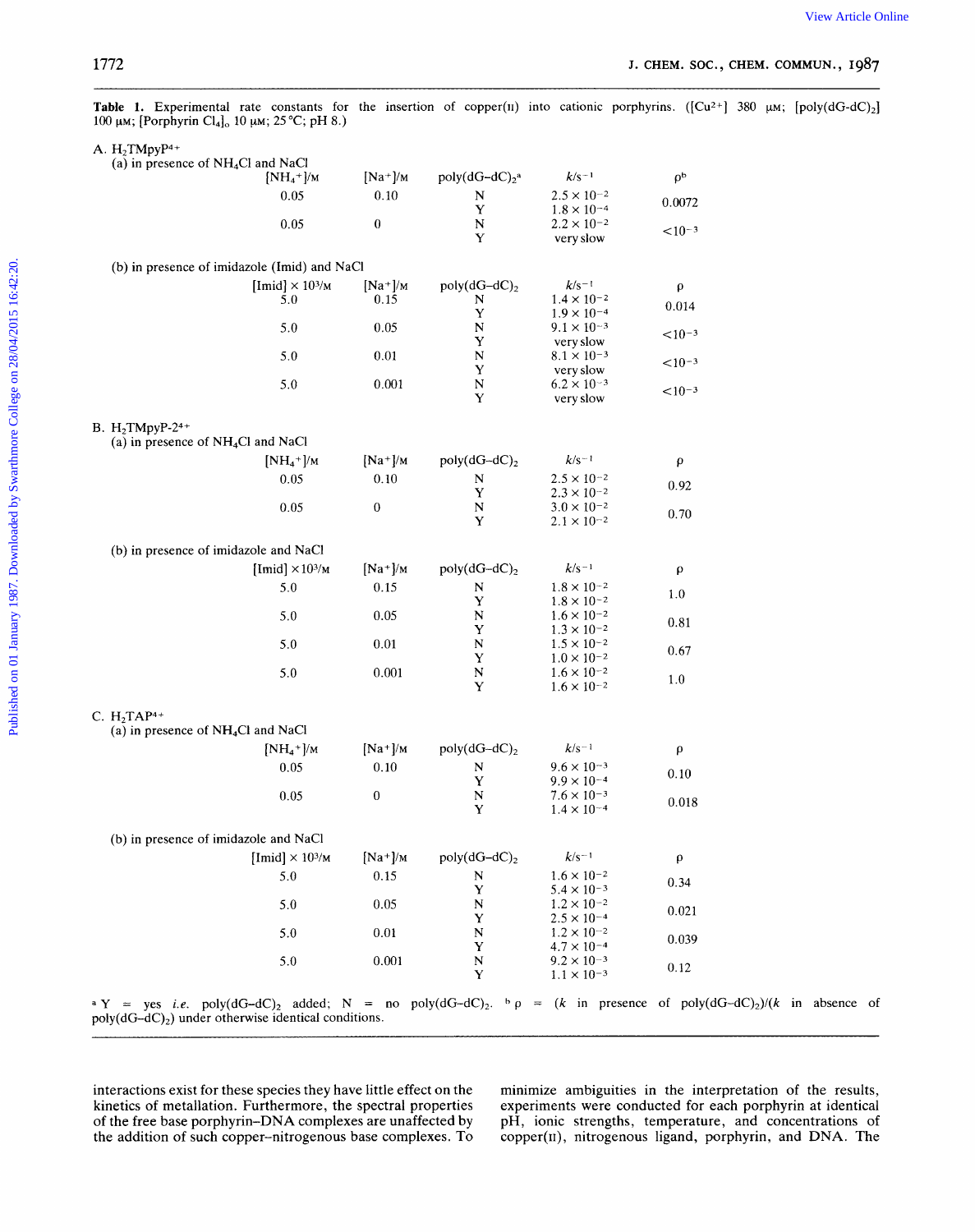$$
CuL_n^{2+} + H_2P^{4+} \xrightarrow{k} CuP^{4+} + nL + 2H^+ \tag{1}
$$

$$
U_{n^{2+}} + \downarrow^{\uparrow}_{12} P^{4+} + \downarrow^{\uparrow}_{13} C u P^{4+} + nL + 2H^{+}
$$
 (2)

$$
K = \frac{[H_2P^{4+}]}{[H_2P^{4+}]} \tag{3}
$$

 $K$ , as defined here, is not a true constant<sup>13</sup> but depends upon r (where  $r \equiv [H_2P_{in}]/[poly(dG-dC)_2]_0$ ), so that we can at best provide an estimate of *K* from these kinetic results. The  $[poly(dG-dC)<sub>2</sub>]$  term is the concentration of binding sites available at equilibrium taking into account near-neighbour exclusion and any other co-operativity effects.5.9.13 Because our experiments were conducted with a large excess of poly( $dG-dC$ )<sub>2</sub> to porphyrin, we can estimate this term using equations provided by McGhee and von Hippel.13 Comparing equations (2) and (3) to equation (1) leads to equation **(4).** 

$$
k = \frac{k_{\text{out}} + k_{\text{in}} K[\text{poly}(dG - dC)_2]}{1 + K[\text{poly}(dG - dC)_2]}
$$
(4)

Since the rate of the reaction for  $H_2TMpyP^{4+}$  goes virtually to zero when the ionic strength is lowered to a point at which the porphyrin is almost totally intercalated,<sup>8</sup> we estimate  $k_{\text{in}} \approx 0$  $dm^3$  mol<sup>-1</sup> s<sup>-1</sup>. Furthermore, we approximate  $k_{\text{out}}$  with the rate constant obtained in the absence of polynucleotide. This leads to the ratio **p,** as defined in equation (5). From the

$$
\rho = \frac{k}{k_{\text{out}}} = (1 + K[\text{poly}(dG - dC)_2])^{-1}
$$
 (5)

results of Table 1A we obtain  $K \sim 10^6$  dm<sup>3</sup> mol<sup>-1</sup> at  $\mu = 0.15$  M, in good agreement with the value of  $8 \times 10^5$  dm<sup>3</sup> mol<sup>-1</sup> determined earlier from titration experiments under similar conditions.5

| J. CHEM. SOC., CHEM. COMMUN., 1987                                                                                  |                                                                                           |                                                                                                                                                                                                                                                                  |                                                                 | 1773                 |  |
|---------------------------------------------------------------------------------------------------------------------|-------------------------------------------------------------------------------------------|------------------------------------------------------------------------------------------------------------------------------------------------------------------------------------------------------------------------------------------------------------------|-----------------------------------------------------------------|----------------------|--|
| reactions can be represented by equation (1).                                                                       |                                                                                           |                                                                                                                                                                                                                                                                  |                                                                 |                      |  |
| $CuLn2+ + H2P4+ \xrightarrow{k} CuP4+ + nL + 2H+$                                                                   | (1)                                                                                       | Table 2. Comparison of polynucleotide effects on $copper(II)$ insertion<br>into cationic porphyrins. ( $\left[Cu^{2+}\right]$ 380 $\mu$ M; $\left[$ polynucleotide $\right]$ 100 $\mu$ M;<br>[Porphyrin Cl <sub>4</sub> ] <sub>o</sub> 10 $\mu$ M; 25 °C; pH 8.) |                                                                 |                      |  |
| The wavelengths of observation were: for $H_2TMpyP^{4+}$ , 518                                                      |                                                                                           | μ/Μ                                                                                                                                                                                                                                                              | $\rho_{\rm GC}$                                                 | $\rho_{AT}$          |  |
| nm (no DNA) and 532 nm (with DNA); for $H_2TMpyP-2^{4+}$ ,                                                          | $H_2TMpyP^{4+}$                                                                           | 0.15                                                                                                                                                                                                                                                             | 0.013                                                           | 0.017                |  |
|                                                                                                                     |                                                                                           | 0.05                                                                                                                                                                                                                                                             | $< 10^{-3}$                                                     | 0.015                |  |
| 510 nm both with and without DNA; and for $H_2TAP^{4+}$ , 514                                                       |                                                                                           | 0.01                                                                                                                                                                                                                                                             | $<$ 10 <sup>-3</sup>                                            | 0.016                |  |
| nm (no DNA) and 518 nm (with DNA). The results of these                                                             |                                                                                           | 0.001                                                                                                                                                                                                                                                            | $< 10^{-3}$                                                     | 0.032                |  |
| experiments are shown in Tables 1 and 2. Rate constants are                                                         |                                                                                           |                                                                                                                                                                                                                                                                  |                                                                 |                      |  |
| reported to within $\pm 20\%$ based upon multiple runs of the                                                       | $H_2$ TMpyP-2 <sup>4+</sup>                                                               | 0.15                                                                                                                                                                                                                                                             | 1.0                                                             | 0.43                 |  |
| same experiment.                                                                                                    |                                                                                           | 0.05                                                                                                                                                                                                                                                             | 0.81                                                            | 0.069                |  |
| As can be seen from Table 1, similar kinetic patterns are                                                           |                                                                                           | 0.01                                                                                                                                                                                                                                                             | 0.67                                                            | 0.058                |  |
| obtained whether ammonia or imidazole is used to bind the                                                           |                                                                                           | 0.001                                                                                                                                                                                                                                                            | 1.0                                                             | 0.094                |  |
| copper ion. Furthermore, under identical experimental condi-                                                        |                                                                                           |                                                                                                                                                                                                                                                                  |                                                                 |                      |  |
|                                                                                                                     | $H_2TAP^{4+}$                                                                             | 0.15                                                                                                                                                                                                                                                             | 0.33                                                            | 0.002                |  |
| tions in the absence of DNA, the copper insertion rates are                                                         |                                                                                           |                                                                                                                                                                                                                                                                  |                                                                 | 0.02 <sup>a</sup>    |  |
| remarkably similar for all three porphyrins although there are                                                      |                                                                                           | 0.05                                                                                                                                                                                                                                                             | 0.021                                                           | 0.003                |  |
| marked differences in basicities for these species <sup>12</sup> ranging                                            |                                                                                           | 0.01                                                                                                                                                                                                                                                             | 0.039                                                           | $<$ 10 <sup>-3</sup> |  |
| from a p $K_a$ < 1 for H <sub>4</sub> TMpyP-2 <sup>6+</sup> to p $K_a$ ~4 for H <sub>4</sub> TAP <sup>6+</sup> . As |                                                                                           | 0.001                                                                                                                                                                                                                                                            | 0.13                                                            | 0.01                 |  |
| may also be seen from Table 1, the presence of poly $(dG-dC)_2$                                                     |                                                                                           |                                                                                                                                                                                                                                                                  |                                                                 |                      |  |
| markedly inhibits the metallation of $H_2TMpyP^{4+}$ presumably                                                     | <sup>a</sup> This determination was conducted at $[H_2TAP^{4+}] = 1$ µm using             |                                                                                                                                                                                                                                                                  |                                                                 |                      |  |
| because the porphyrin intercalates into this synthetic DNA                                                          | fluoresence detection. All other conditions were the same as in other                     |                                                                                                                                                                                                                                                                  |                                                                 |                      |  |
| and is effectively removed from the copper $(n)$ -containing                                                        | experiments.                                                                              |                                                                                                                                                                                                                                                                  |                                                                 |                      |  |
| solution. To account for these results we suggest the model                                                         |                                                                                           |                                                                                                                                                                                                                                                                  |                                                                 |                      |  |
|                                                                                                                     |                                                                                           |                                                                                                                                                                                                                                                                  |                                                                 |                      |  |
| shown in equation 2 where 'out' and 'in' refer to noninter-                                                         |                                                                                           |                                                                                                                                                                                                                                                                  |                                                                 |                      |  |
| calated and intercalated porphyrin, respectively.                                                                   |                                                                                           |                                                                                                                                                                                                                                                                  | We contrast these results with those obtained for               |                      |  |
|                                                                                                                     | $H_2$ TMpyP-2 <sup>4+</sup> (Table 1B). This latter porphyrin does not                    |                                                                                                                                                                                                                                                                  |                                                                 |                      |  |
|                                                                                                                     | intercalate into $poly(dG-dC)_2$ and, under the conditions of                             |                                                                                                                                                                                                                                                                  |                                                                 |                      |  |
|                                                                                                                     | (2)<br>our experiments, the presence of the polymer has very little                       |                                                                                                                                                                                                                                                                  |                                                                 |                      |  |
|                                                                                                                     |                                                                                           |                                                                                                                                                                                                                                                                  |                                                                 |                      |  |
|                                                                                                                     | effect on the metallation kinetics. Whether this result implies                           |                                                                                                                                                                                                                                                                  |                                                                 |                      |  |
|                                                                                                                     | that $H_2TMpyP-24+$ is not concentrated at the surface of                                 |                                                                                                                                                                                                                                                                  |                                                                 |                      |  |
| We define an apparent equilibrium constant, $K$ , in equation                                                       | $poly(dG-dC)2$ or that two off-setting effects are at work here                           |                                                                                                                                                                                                                                                                  |                                                                 |                      |  |
| (2), since the intercalation process is known to be much more                                                       | (concentration vs. partitioning of ions and/or protection of the                          |                                                                                                                                                                                                                                                                  |                                                                 |                      |  |
| rapid than the metallation. <sup>6</sup>                                                                            | porphine core), is not clear from these experiments. However,                             |                                                                                                                                                                                                                                                                  |                                                                 |                      |  |
|                                                                                                                     | it is evident that $poly(dG-dC)2$ has a very different influence                          |                                                                                                                                                                                                                                                                  |                                                                 |                      |  |
|                                                                                                                     | on the metal insertion kinetics for $H_2TMpyP-2^{4+}$ than for                            |                                                                                                                                                                                                                                                                  |                                                                 |                      |  |
|                                                                                                                     | (3)<br>H <sub>2</sub> TMpyP <sup>4+</sup> . By way of comparison, we note that at $\mu$ = |                                                                                                                                                                                                                                                                  |                                                                 |                      |  |
| $K = \frac{\text{[H2P4+in]}}{\text{[H2P4+out][poly(dG-dC)2]}}$                                                      |                                                                                           |                                                                                                                                                                                                                                                                  |                                                                 |                      |  |
|                                                                                                                     | $0.15$ M, $\rho_{H_2TMpyP} \sim 100$ .                                                    |                                                                                                                                                                                                                                                                  |                                                                 |                      |  |
| $K$ , as defined here, is not a true constant <sup>13</sup> but depends                                             |                                                                                           |                                                                                                                                                                                                                                                                  | With $H_2T\dot{A}P^{4+}$ , although the effect is not nearly as |                      |  |
| upon r (where $r \equiv [H_2P_{in}]/[poly(dG-dC)_2]_0$ ), so that we can at                                         | dramatic as for $H_2TMpyP^{4+}$ , the influence of poly $(dG-dC)_2$ is                    |                                                                                                                                                                                                                                                                  |                                                                 |                      |  |
|                                                                                                                     | to inhibit metallation. While this porphyrin does not interca-                            |                                                                                                                                                                                                                                                                  |                                                                 |                      |  |

With  $H_2T\dot{A}P^{4+}$ , although the effect is not nearly as dramatic as for  $H_2TMpyP^{4+}$ , the influence of poly(dG-dC)<sub>2</sub> is to inhibit metallation. While this porphyrin does not intercalate into  $poly(dG-dC)_2$ , its interaction is apparently profound enough to partially protect the porphine core from metallation. These results are consistent with the induced c.d. spectrum in the Soret region which yields a small signal, primarily positive but with some conservative character implying a degree of porphyrin aggregation.

None of the porphyrins tested intercalates into poly  $(dA-dT)_2$  but they all provide c.d. signals in the Soret region. The profile is a simple positive band for each of  $H_2TMpyP-24+$ and  $H_2TMpyP^{4+}$ , but is more complicated for  $H_2TAP^{4+}$ . At low drug load, a split positive band is obtained for  $H_2TAP^{4+}$ but as the porphyrin : nucleic acid ratio  $(r_0)$  is increased, a conservative spectrum is obtained suggesting porphyrin aggregation at the nucleic acid surface.

Table 2 shows a comparison of the metallation rates for poly(dG-dC)<sub>2</sub> and poly(dA-dT)<sub>2</sub>. The effect of the polynucleotide is still the most modest for  $H_2TMpyP-2^{4+}$  but, for this porphyrin, the effect of poly $(dA-dT)_2$  is much more profound than that of poly(dG-dC)<sub>2</sub>. This is true also for the other non-intercalating porphyrin,  $H_2TAP^{4+}$ . Generally, groove binding is more favourable in A-T regions of DNA than G-C regions for both electronic and steric reasons. The degree of aggregation of the porphyrin may also be a factor in determining these rates. In the absence of  $poly(dA-dT)<sub>2</sub>$ , the copper(I1) insertion rate constant obtained *via* absorption  $([\hat{H}_2 T \hat{A} \hat{P}^{4+}] = 10 \mu M$ , agreed with one obtained *via* fluor-